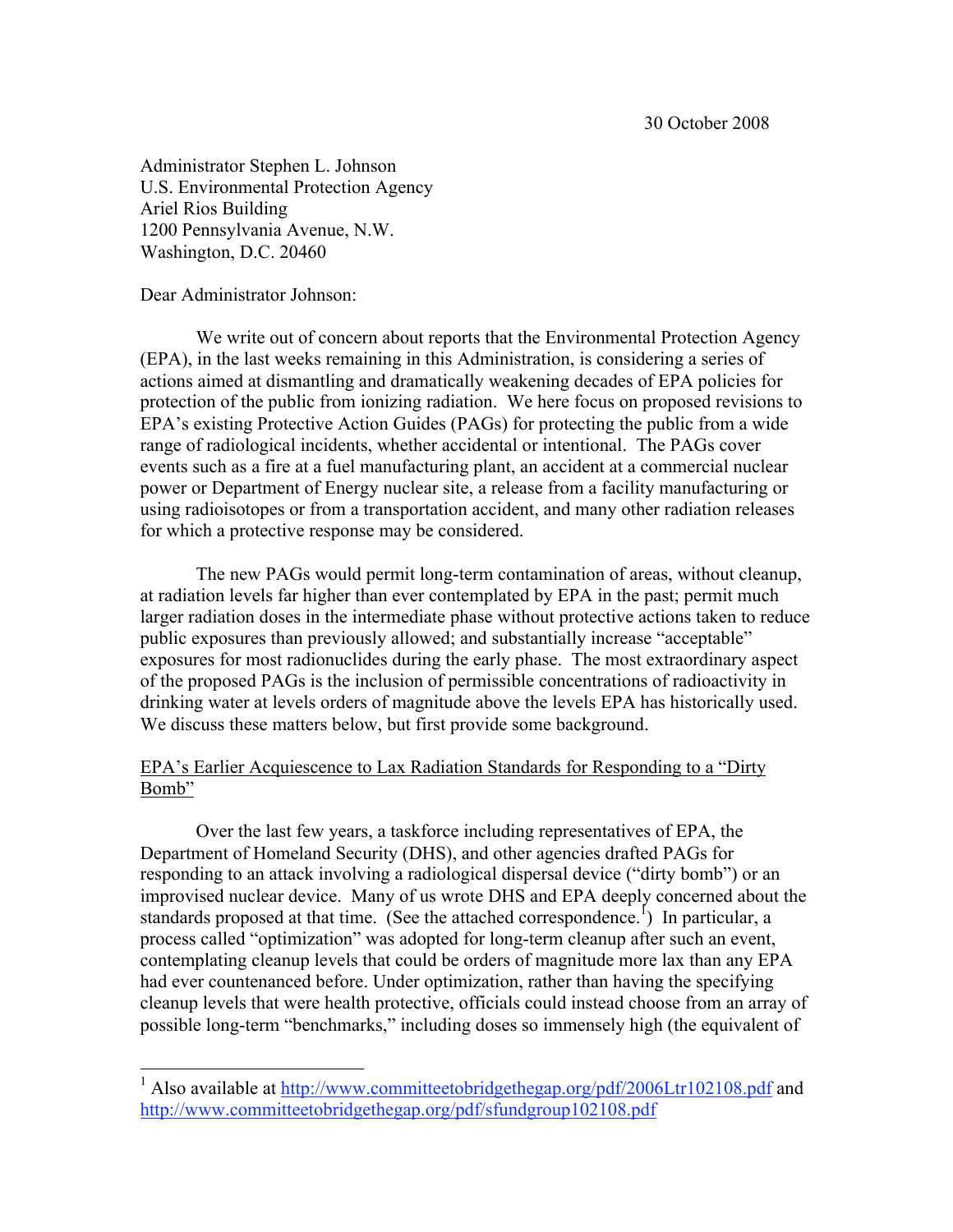tens of thousands of chest X-rays) that the government's own official risk estimates indicated one in three people so exposed would get a cancer from that exposure (i.e., above and beyond the number of cancers people would get without the radiation exposure).

Efforts by EPA to require cleanup to EPA's longstanding requirements under CERCLA were rebuffed, and, after initially raising these concerns, EPA acquiesced to long-term cleanup guidance far less protective than EPA had ever before accepted. The DHS PAGs also weakened protections for the intermediate phase after such an event, permitting higher doses generally and in particular for drinking water.

Many of us expressed concern that these markedly relaxed cleanup standards would end up being applied not just to extraordinary circumstances involving a dirty bomb or nuclear weapons attack, but for cleanups involving releases not involving terrorism, such as contamination from nuclear power plants. We were assured that the DHS PAGs were restricted to extraordinary terrorist radiological events. We nonetheless anticipated that there might be some effort to use the radiological terrorism PAGs as "the camel's nose under the tent" to go much further, to weaken public protections from all sorts of non-terrorist radioactive releases by industry, and it now appears that such an attempt is being undertaken in the form of new EPA PAGs applicable to all nuclear incidents.

#### The New Proposed EPA Radiological Protective Action Guides

The August 2007 draft "Protective Action Guidance for Radiological Incidents" was obtained by Doug Guarino of the industry publication *Inside EPA,* who has reported on the controversy it has caused within the agency and among state regulators. We understand that forces within EPA are pushing to release them, with some revisions, before the Bush Administration leaves office. These EPA PAGs, by their own terms, would apply to all radiological incidents, which are defined as "an event or a series of events, whether deliberate or accidental, leading to the release or potential release into the environment of radioactive materials in sufficient quantity to warrant consideration of protective actions." (p. ES-2) In short, these new PAGs would arguably apply to a wide range of radiological releases for which protection of the public should be considered.

It is therefore disturbing that EPA now proposes to permit the public to be exposed to radiation doses at levels vastly higher than the agency has historically deemed unacceptably dangerous. We here summarize some of the most significant problems in the draft PAG document and then focus on the massive increases in permitted radioactivity concentrations in drinking water proposed. Our concerns are based on the 2007 draft obtained and made public by *Inside EPA.* If revisions have resolved these problems, we congratulate the Agency. But if the problems remain, we strongly urge that you not approve release of the draft PAGs, as they will produce a firestorm of controversy and would contradict decades of EPA policy on protection of the public and the environment.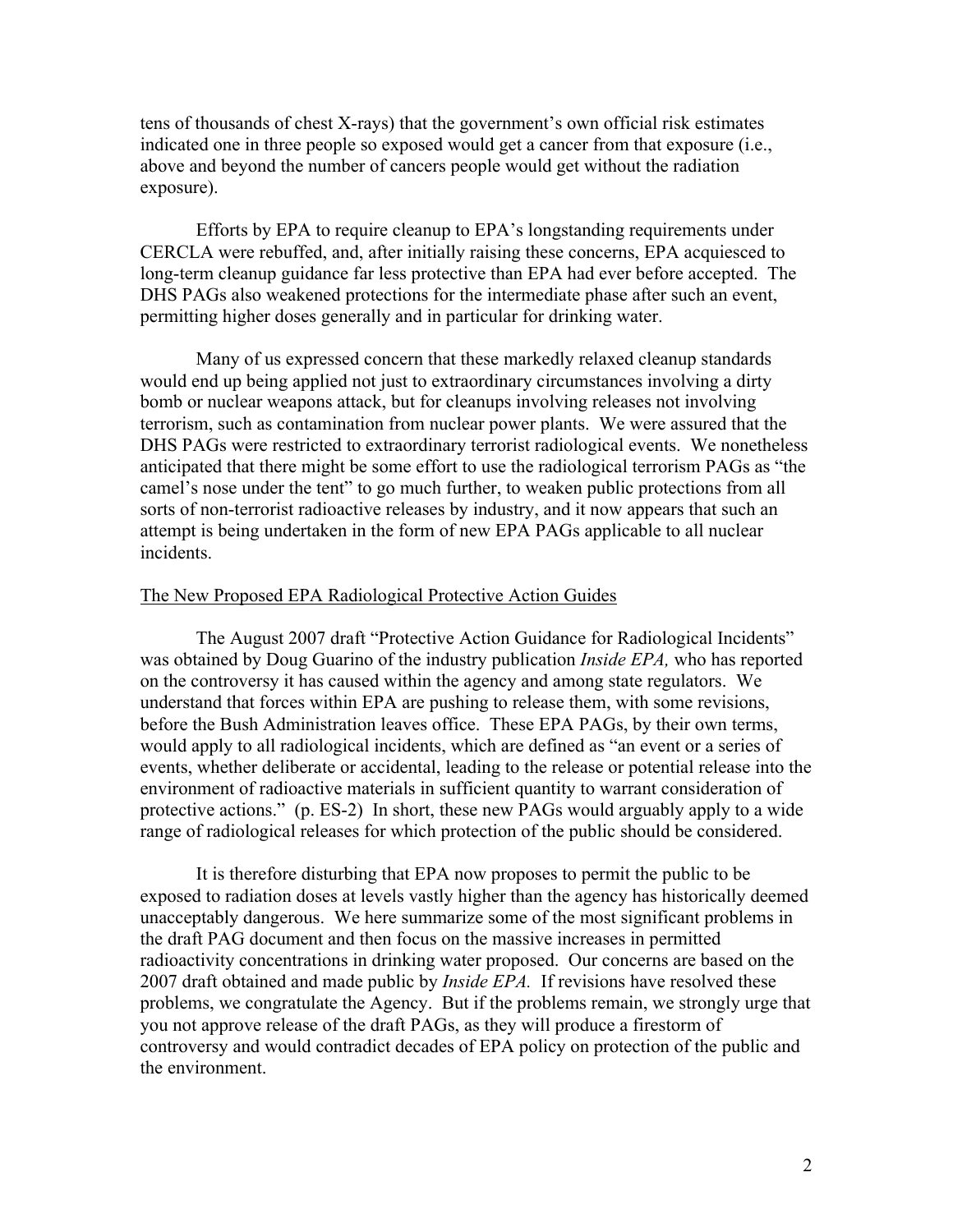### Long-term Cleanup "Optimization": Massive Doses Contemplated

EPA proposes to adopt for long-term cleanup the controversial "optimization" process that was criticized in the dirty bomb DHS PAG. Rather than require cleanup to health-protective risk levels consistent with EPA's longstanding cleanup requirements, EPA now proposes that cleanups be done on an ad hoc basis, with public health considerations being overridden by other considerations such as economic interests. This ad hoc process would rely on a range of "benchmarks," including radiation doses as enormous as 1-10 rem/year over many decades. (p.H-3) 10 rem per year for 30 years (the equivalent of approximately 50,000 chest X-rays) would produce, according to EPA's own Federal Guidance Report 13, a cancer in every fourth person so exposed, and according to the National Academy of Sciences's BEIR VII report prepared at EPA request, one cancer per three people exposed. Until the last few weeks, EPA has found cancer risks outside a risk range of one in a million to one in ten thousand to be unacceptable. [The risks associated with the "benchmarks" are detailed in the abovereferenced correspondence about the earlier DHS PAGs.]

## Early Phase Response: Further Relaxation of Radiation Protections

For the early phase of a response to a radiological incident, EPA proposes to permit considerably higher exposures for the majority of radionuclides than under EPA's existing PAGs. Nearly twice as many radionuclides have their permissible concentrations relaxed as those that are strengthened, and those that are relaxed are on average weakened by 76 percent whereas the smaller number that are strengthened are enhanced on average only by 34 percent. (see pp.  $2-22 - 2-25$  of the EPA PAGs).

## Intermediate Phase Response: Allowing Significantly Larger Public Exposures

For the intermediate phase, which may last for several years, the new PAG document proposes significantly increasing permissible exposures. EPA's previous PAGs established an overall annual dose, of which food and water consumption were a component. Now EPA proposes to have three limits, but makes them additive  $-2$  rem general exposure for the first year (and 0.5 rem/yr for subsequent years), *plus* 0.5 rem from food, *plus* 0.5 rem from water.

### Forcing the Public to Drink Water with Astronomical Radioactivity Concentrations

It is the new drinking water PAGs that are perhaps the most troubling. In the past, drinking water was a component of the food PAGs, which in turn were a component of the overall dose limit in the intermediate phase. Now EPA has proposed new and separate water PAGs and sets concentration limits for each radionuclide in water.

These proposed acceptable radiological drinking water concentrations, called Derived Response Levels (DRLs) in the EPA PAG document, are extraordinarily high. One cannot conceive what EPA officials could possibly be thinking in contemplating allowing the public to drink water with radioactivity levels that immense.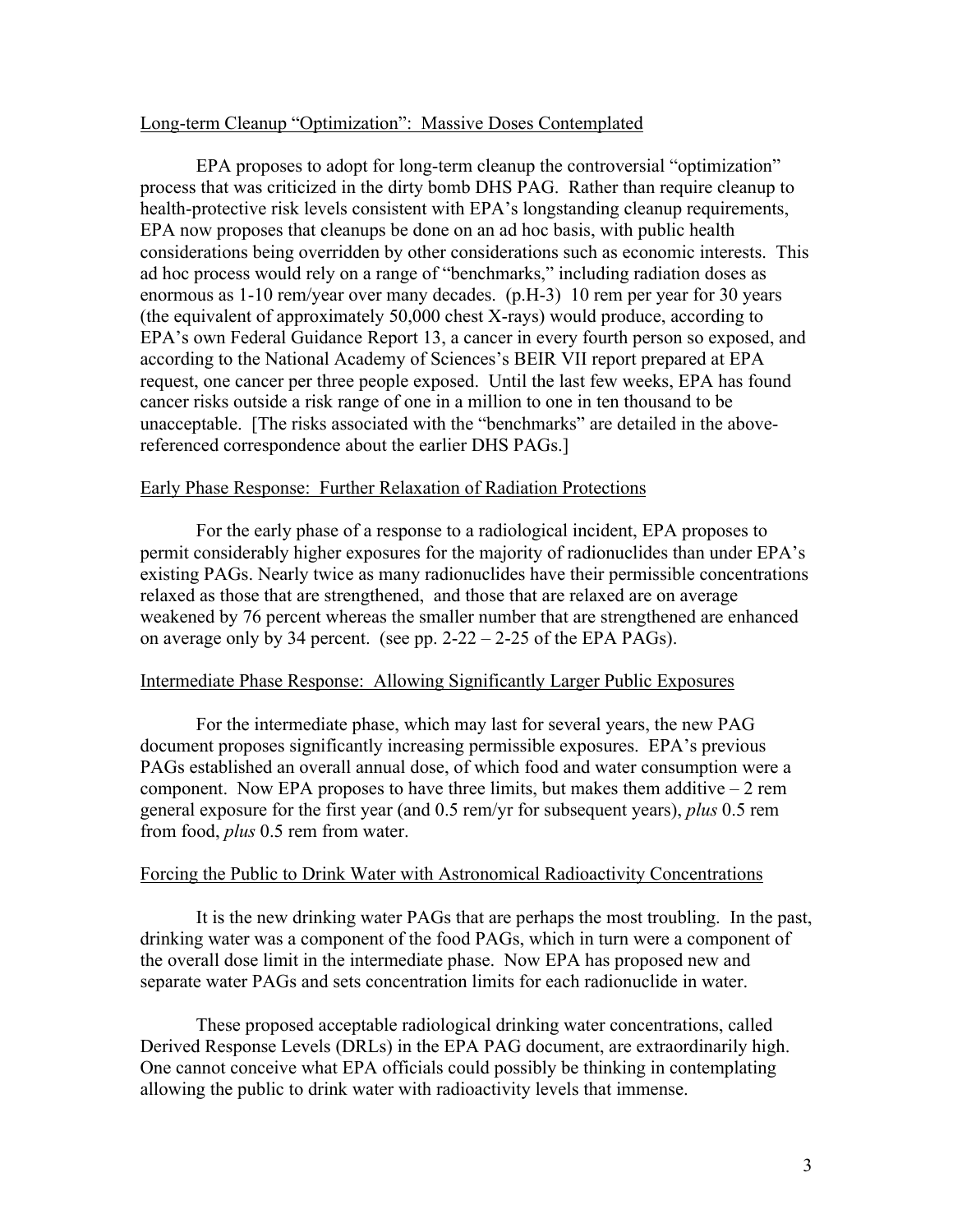The DRL proposed for cesium-137, for example, is nearly 14,000 picocuries per liter (pCi/l) of water. For decades EPA has forbidden cesium-137 in drinking water at levels higher than 200 pCi/L. For strontium-90, the new DRL is nearly 7000 pCi/L; EPA's longstanding Maximum Concentration Limit (MCL) under the Safe Drinking Water Act is 8, nearly one thousand times lower. The limits for iodine-131 are relaxed by factors of approximately three thousand to one hundred-thousand compared with the MCL. Nickel-63 has a new DRL of 1,220,000 pCi/L compared to an MCL of 50. Radionuclide by radionuclide, the new limits would expose people to vastly larger concentrations in drinking water. In the most extreme example, limits are increased more than seven million-fold. Even when comparing against EPA's current limits for emergencies, the Removal Action Level, the new drinking water levels range from about two orders of magnitude to at least one hundred thousand times less protective. These astronomical increases in drinking water concentrations are detailed, radionuclide by radionuclide, in the attached report.<sup>2</sup> Your attention is called particularly to Table 1, which compares the new concentrations in drinking water, for each radionuclide, with EPA's longstanding standards, and the subsequent graphs that show the magnitude of the proposed increases.

Several years ago, EPA funded the National Academy of Sciences (NAS) to examine the most up-to-date science on risks from ionizing radiation in order to update EPA's then-current risk estimates. The NAS, in the BEIR VII report, concluded that cancer incidence risks from radiation were higher than the risk estimates EPA and other agencies had been using, indeed substantially higher than the figures used by EPA in deriving its past radiation standards. It is inexplicable that EPA would now, in the face of knowledge of the increased danger from radiation, dramatically relax rather than tighten radiation protections.

There is a major push to expand the use of nuclear power, about which its advocates make the Orwellian claim that it is a safe form of energy. We must ask why, when the Administration pushes for more nuclear power and proclaims its safety, does the same Administration at the same time quietly attempt to dramatically weaken radiation safety standards so as to expose the public to vastly higher levels of radiation? If it is so safe, why immensely increase the permissible exposures to the public?

Much mischief is done in the last weeks of an outgoing Administration. We strongly urge you to decline to approve the issuance of the draft *Protective Action Guidance for Radiological Incidents* as long as it proposes to relax protections against radiation exposure. The Environmental Protection Agency must protect, not radically endanger, public health and the environment.

Sincerely<sup>3</sup>,

<sup>&</sup>lt;sup>2</sup> The report is at <u>http://www.committeetobridgethegap.org/pdf/PAGreport102208.pdf</u>

<sup>&</sup>lt;sup>3</sup> Signatory groups and individuals on following pages. Point of contact: Daniel Hirsch, Committee to Bridge the Gap, 605 Waldeberg Road, Ben Lomond, CA 95005 phone: (831) 336-8003; email: contact.cbg@gmail.com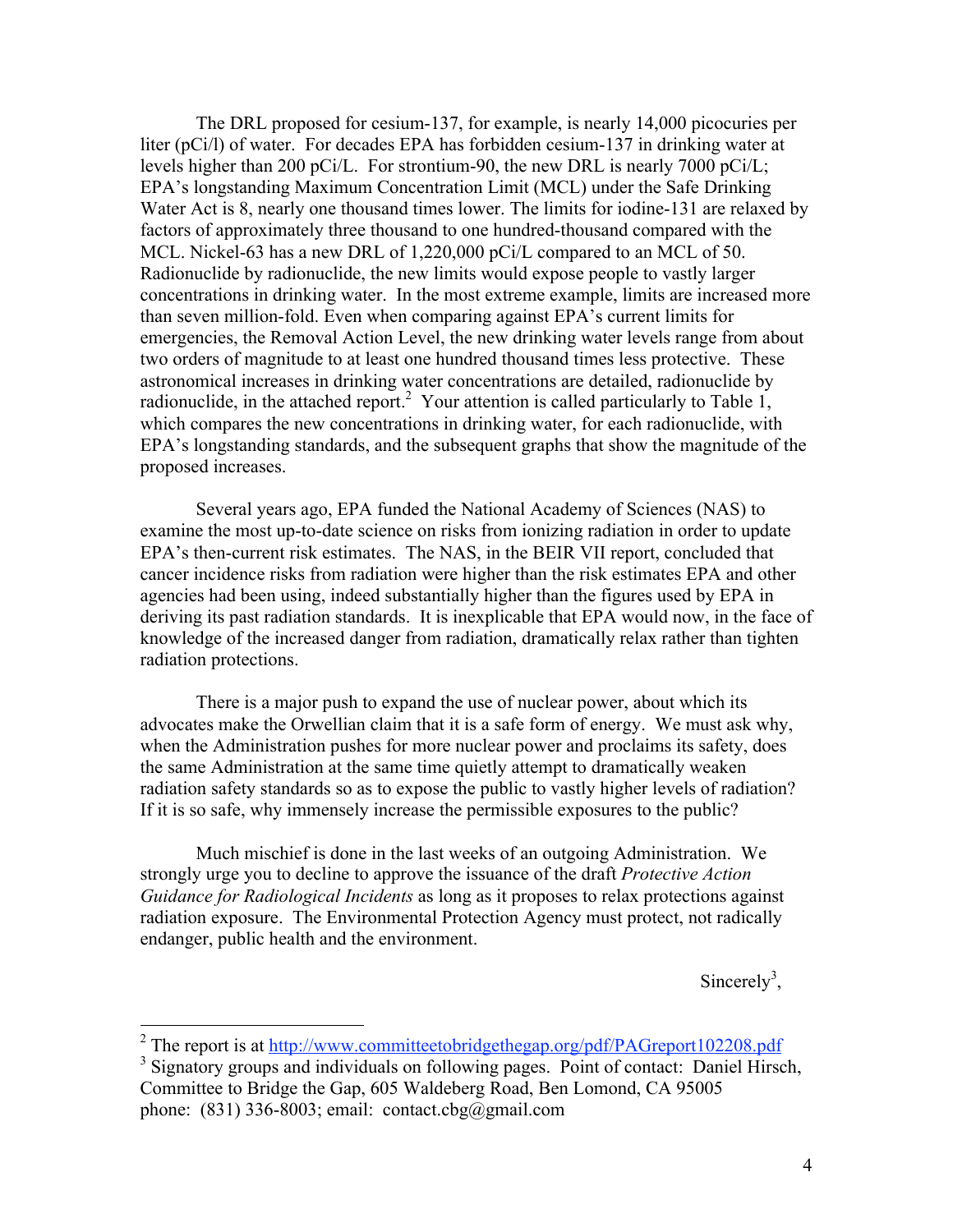# **National Organizations**

Committee to Bridge the Gap Daniel Hirsch California

Physicians for Social Responsibility Michael McCally, Executive Director Washington, DC

Nuclear Information & Resource Service Diane D'Arrigo Takoma Park, MD

Greenpeace USA James Riccio Washington, DC

Friends of the Earth Brent Blackwelder Washington, DC

Sierra Club Ann Harris San Francisco, CA

Public Citizen Tyson Slocum Washington, DC

Food and Water Wenonah Hauter Washington, DC

Beyond Nuclear Kay Drey and Cindy Folkers Takoma Park, MD

Environment America Anna Aurilio, Director Washington DC

Natural Resources Defense Council Thomas Cochran Washington, DC

Clean Water Action Lynn Thorp, National Campaigns Coordinator Washington, DC

Alliance for Nuclear Accountability Susan Gordon Washington, DC

Center for Health, Environment & **Justice** BE SAFE Campaign Lois Gibbs and Anne Rabe Falls Church, Virginia

Nuclear Age Peace Foundation, NY Alice Slater New York, NY 10028

Women's International League for Peace and Freedom, U.S. Section Laura Roskos (Cambridge, MA) Nancy Munger (Eastham, MA)

SUN DAY Campaign Ken Bossong, Executive Director Takoma Park, MD

International Science Oversight Board Lynn Howard Ehrle, M. Ed., Chair, Plymouth, Michigan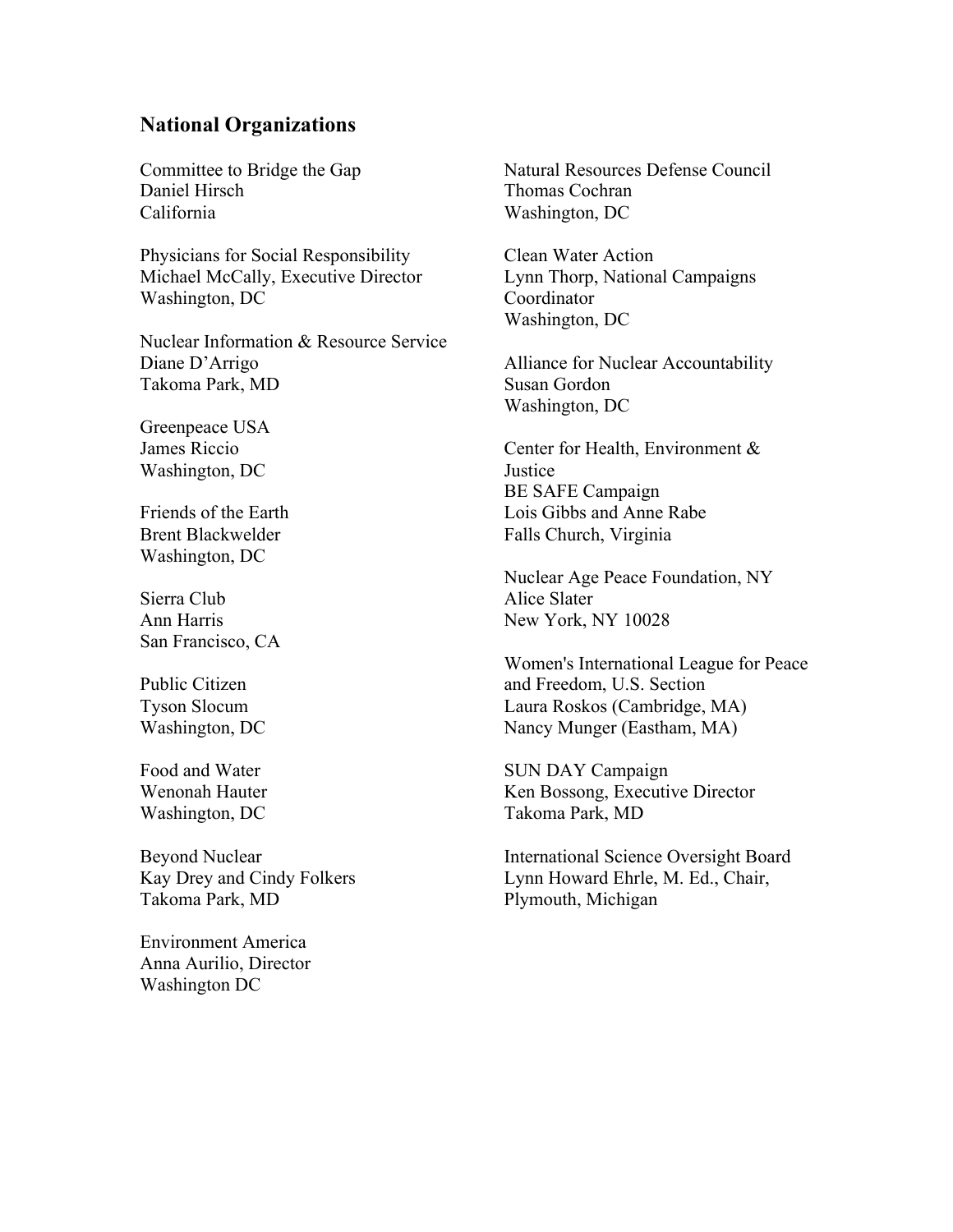# **Regional, State, Local Organizations, Entities**

Nukewatch John M. LaForge Luck, Wisconsin 54853

Blue Ridge Environmental Defense League Lou Zeller North Carolina

Baltimore Green Party Richard Ochs Baltimore, MD

Green Party Jay Sweeney Dalton, PA

Environmental Coalition on Nuclear Power Judith Johnsrud, Ph.D. State College, PA

Southern California Federations of **Scientists** Sheldon C. Plotkin, Ph.D., P.E. Los Angeles, CA

North American Water Office Lea Foushee Lake Elmo, MN 55042

Alliance For A Clean Environment Dr. Lewis Cuthbert Pottstown, PA

Action for a Clean Environment Adele Kushner, Executive Director Alto, GA 30510

Alliance for Nuclear Responsibility Rochelle Becker California

Atlanta Women's Action for New Directions (WAND) Bobbie Paul, Executive Director Atlanta, Georgia

Citizens Awareness Network Deb Katz, Executive Director Shelburne Falls, MA

Bluewater Valley Downstream Alliance Candace Head-Dylla Grants, NM 87020

Citizens Utility Board of Wisconsin Charlie Higley, Executive Director Madison, WI 53703

New Jersey Environmental Federation Amy Goldsmith, Director Belmar, NJ

Center for Earth Spirituality and Rural Ministry Lisa A. Coons Mankato, MN 56001

Concerned Citizens of Lake Township Uniontown Industrial Excess Landfill Superfund Site Chris Borello, President Uniontown, Ohio

Physicians For Social Responsibility Don Richardson, M.D. Brevard, NC 28712

New Mexico Environmental Law Center Douglas Meiklejohn, Executive Director Santa Fe, N.M. 87505

Fluoride Action Network Paul Connett, PhD, Director, NewYork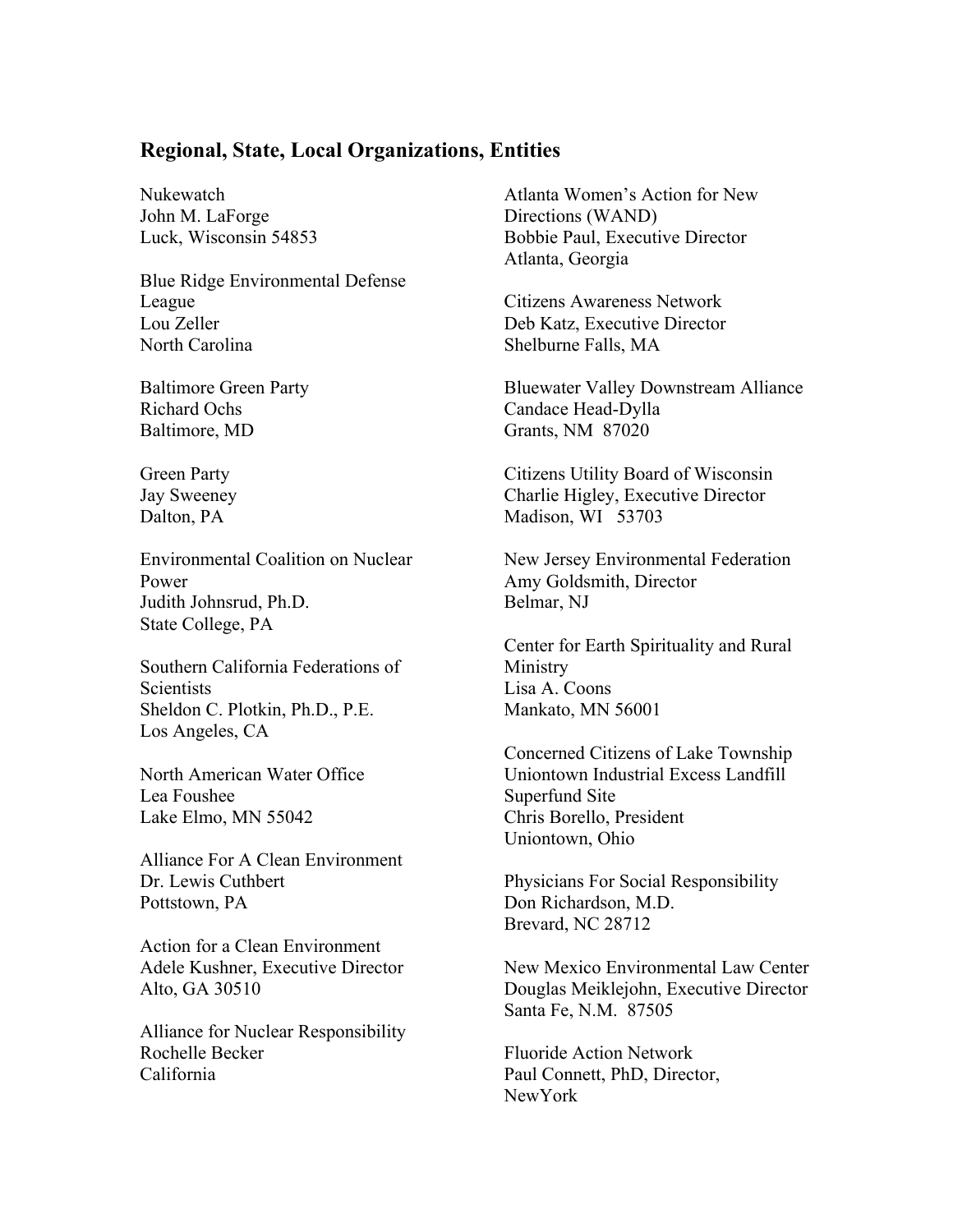The Enviro Show, WXOJ-LP Don Ogden, Glen Ayers, Jean Grossholtz Florence, MA 01062

Nuclear Watch South Glenn Carroll, Coordinator Atlanta, GA 31106

Delta Chapter Sierra Club Haywood Martin, Chair Lafayette, Louisiana

South Carolina Sierra Club Susan Corbett, Nuclear Issues Chair Columbia, SC

Sierra Club Toiyabe Chapter Jane Feldman, Energy Chair Nevada

San Luis Obispo Mothers for Peace Jane Swanson, Spokesperson San Luis Obispo, CA 93401

Nuclear Watch New Mexico Jay Coghlan, Executive Director Santa Fe, NM 87505

PACE (People's Action for Clean Energy) Judi Friedman, Chair Canton, CT

Northeast Pa. Audubon Society Katharine Dodge, President Honesdale PA

Citizens for Alternatives to Chemical Contamination Kay Cumbow, Director Lake, MI 48632-9511

Louisiana Environmental Action Network Marylee M. Orr, Executive Director Baton Rouge, LA 70896

Lower Mississippi Riverkeeper Paul Orr

Gulf Restoration Network Louisiana

Environmental Priorities Network Lillian Light, President Manhattan Beach, CA

Fernald Residents for Environmental Safety & Health, Inc. Lisa Crawford, President Harrison, Ohio 45030

Oregon Conservancy Foundation Lloyd K. Marbet, Executive Director Boring, Oregon 97009

EcoPerspectives, a project of Earth Island Institute Mary Davis Lexington, Kentucky

Pilgrim Watch Mary Lampert, Director Duxbury MA O2332

Just Peace Mavis Belisle Amarillo, TX

Center for Women's Health and Human Rights Amy Agigian, Ph.D., Director Suffolk University Boston, MA 02108

Baltimore Nonviolence Center Max Obuszewski Baltimore, MD 21218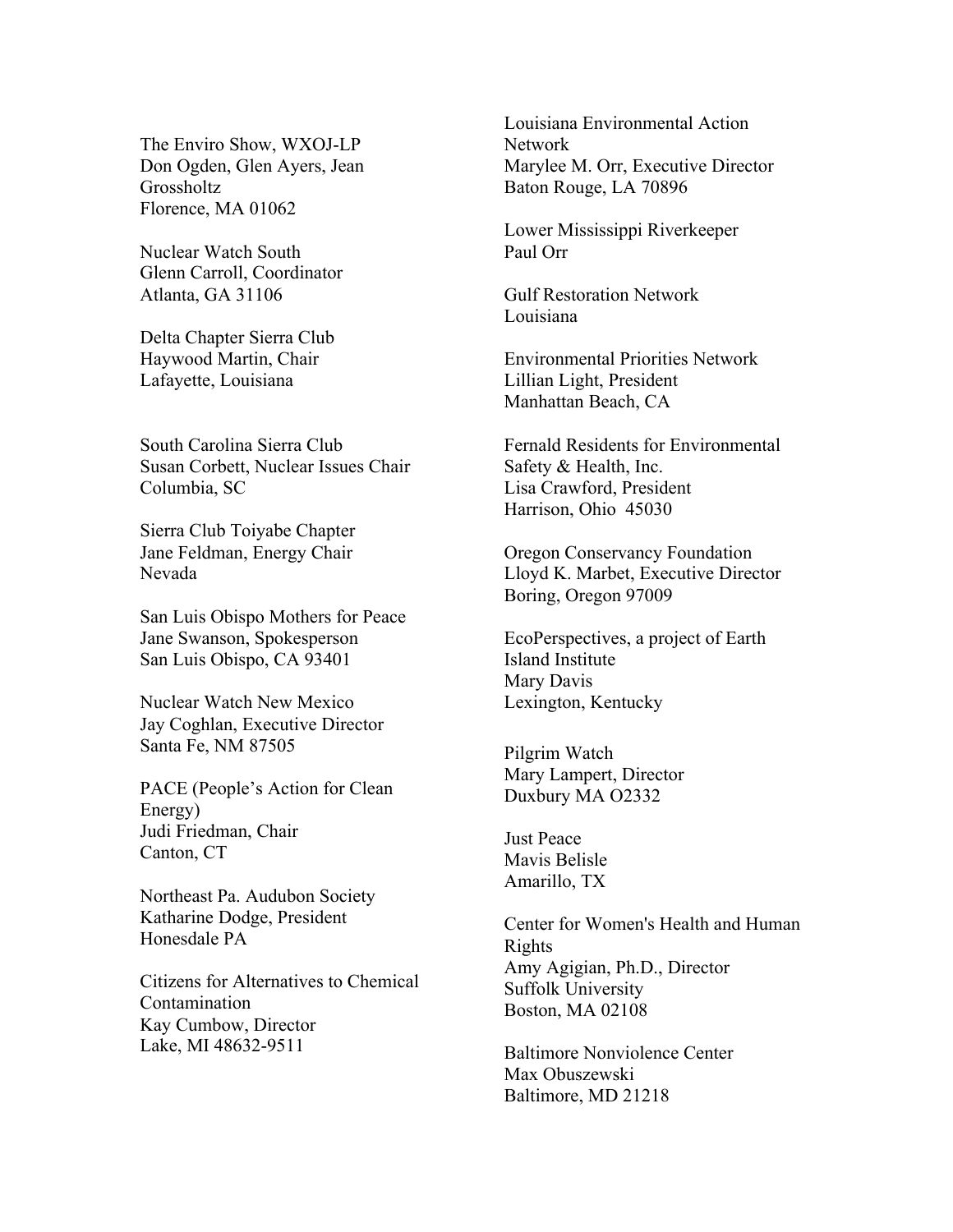California Communities Against Toxics Jane Williams Rosamond, CA

Coalition for a Nuclear Free Great Lakes Michael J. Keegan Monroe, MI 48161

Don't Waste Michigan Alice Hirt Holland, MI 49424

Center for Energy Research Salem, Oregon Citizens' Resistance at Fermi Two Keith Gunter Monroe, MI 48161

Portsmouth/Piketon Residents for Environmental Safety and Security (P.R.E.S.S.) National Nuclear Workers For Justice (N.N.W.J) Vina Colley, President Portsmouth, Ohio 45662

Mankato Area Environmentalists Gladys Schmitz, SSND Mankato, MN 56001-3138

Center for Energy Research Charles K. Johnson Portland, OR

Valley Watch, Inc. John Blair, president Evansville, IN 47713

Redwood Alliance Michael Welch Arcata, CA 95518

Northwest Environmental Advocates Nina Bell, J.D., Executive Director Portland, OR 97212-0187

Arizona Safe Energy Coalition Betty Schroeder, Chair Tucson, Arizona

GE Stockholders' Alliance Patricia T. Birnie, Chair Tucson, Arizona

Rocky Mountain Peace and Justice **Center** Judith Mohling Boulder, Colorado

Oregon PeaceWorks Peter Bergel, Executive Director Salem, OR 97301

Safe & Green Campaign Randy Kehler, Co-coordinator Colrain, MA 01340

Responsible Community Network Kathy Berry Port Huron, MI

Center for Environmental Connections Rob Kulakofsky, Executive Director Tucson, Arizona 85713

Colorado Coalition for Prevention of Nuclear War Bob Kinsey

C-10 Foundation Sandra Gavutis, Executive Director Newburyport, MA 01950

Clean Water Alliance Sharon Crozier Bellingham, WA 98227

Southern Maryland Citizen's Alliance for Renewable Energy Sources (SoMdCARES) Julia Clark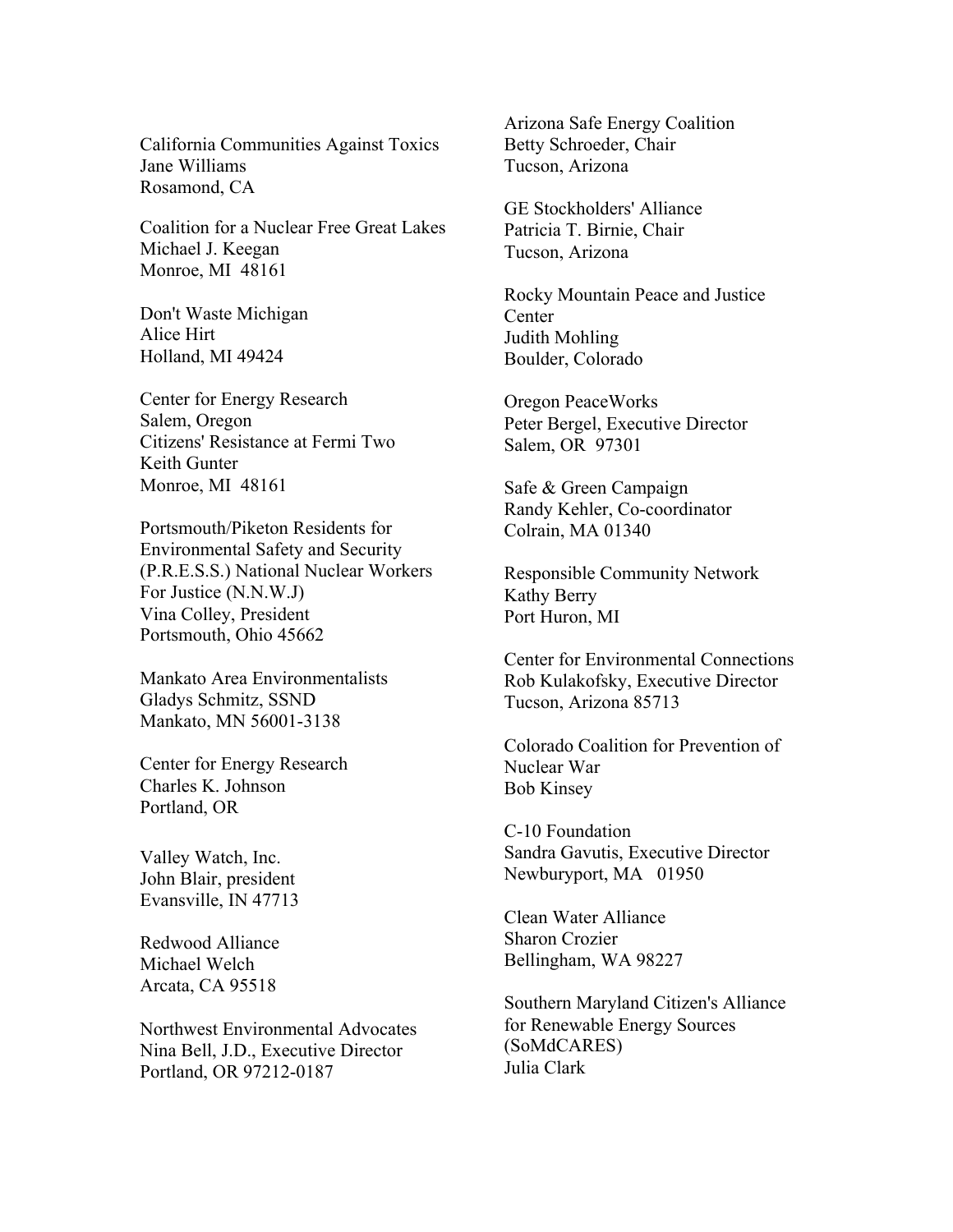Foundation for Global Community Tom Ferguson Atlanta, GA

Action for a Clean Environment Adele Kushner, Executive Director Alto, GA 30510

Coalition for Responsible and Ethical Environmental Decisions (CREED) Lyn Harris Hicks, Director Southern California

Unitarian Universalist Service Committee (UUSC) Charlie Clements, President and CEO Cambridge, MA

Glynn Environmental Coalition Daniel Parshley, Project Manager Brunswick, Georgia 31521

Bluewater Valley Downstream Alliance Candace Head-Dylla Grants, New Mexico

Sierra Club Atlantic Chapter Joseph Gardella, Toxics Committee Chair Albany, NY

Farmworker Health and Safety Institute Teresa Niedda Glassboro, NJ 08028

Green Delaware Alan Muller, Executive Director Port Penn, DE

Prairie Island Coalition Bruce A Drew, Steering Committee Minneapolis Minnesota 55410

Food Not Bombs Bob Darby, Coordinator Atlanta, GA

Solidarity Committee of the Capital **District** Doug Bullock Albany NY

Grassroots Environmental Education Patti Wood, Executive Director Port Washington, NY 11050

Oregon Center for Environmental Health Jane Harris, Executive Director Portland, Oregon 97213

Environmental Research Foundation Peter Montague, Ph.D., Executive **Director** New Brunswick, NJ 08901

Natural Resources Council of Maine Matt Prindiville, Project Director, Toxics and Sustainable Production Augusta, ME 04330

CARD Janet Greenwald New Mexico

Womens International League for Peace and Freedom, Tucson Branch Nancy Graham Tucson, AZ

Defense Depot Memphis TN Concerned Citizens Committee Doris Bradshaw Memphis TN

Waste Action Project Greg Wingard Seattle, WA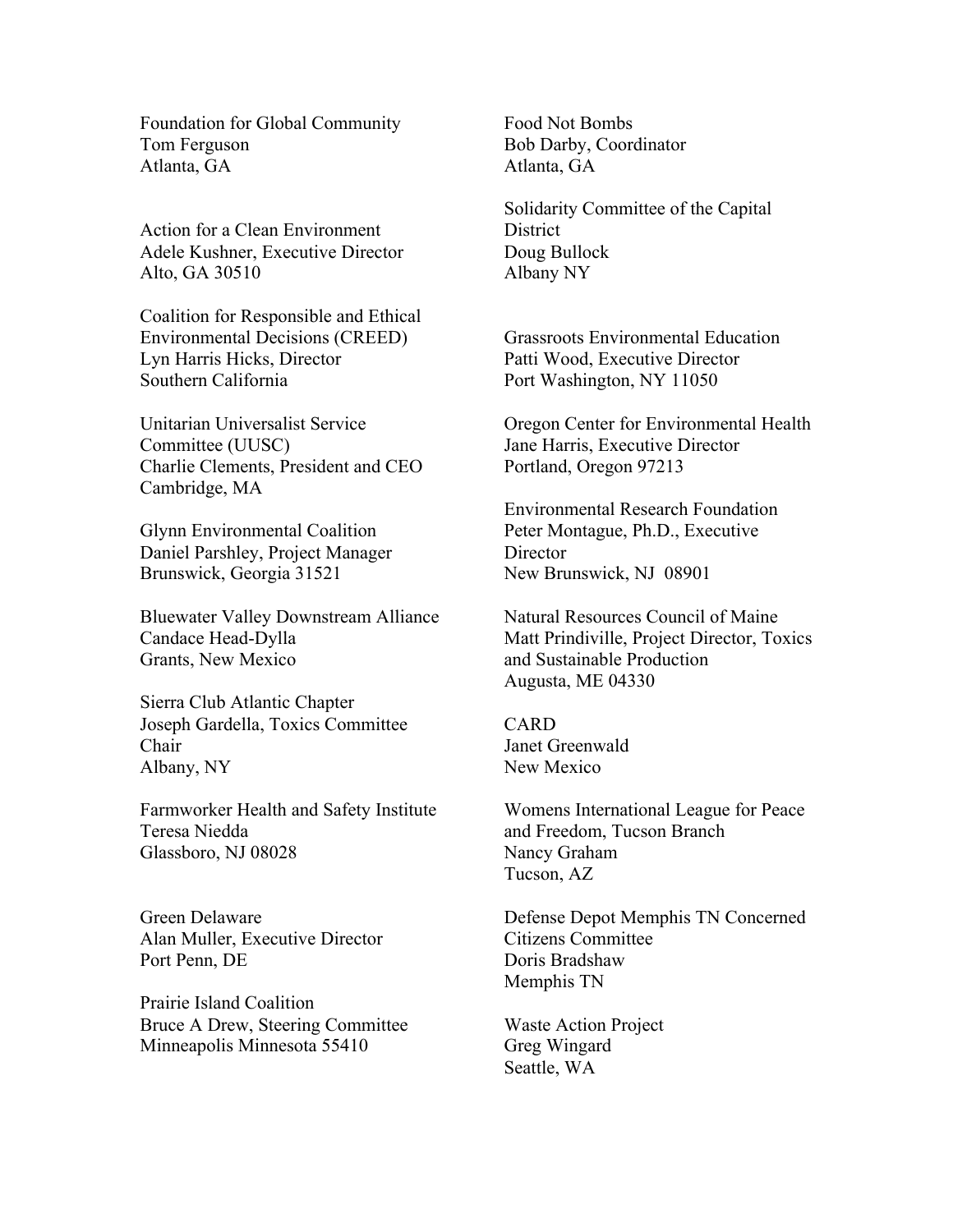# **Individuals and Companies**

Gay Dillingham Santa Fe, NM

Eleanor I. Gavin East Charleston, Vermont

Leslie Hanks Watkins, Colorado 80137

Catherine Quigg Barrington, Illinois 60010

Alice O'Donnell Chaska, MN

Marion Menapace Catawissa, PA 17820

Donna Grant Melrose CT 06016

Sandra Boston Greenfield, Ma 01301

Bryan Shaw Westminster West, VT 05346

Jayne Lyn Stahl Walnut Creek, CA 94597

Jeffrey Brown Brick, NJ

David N. Pyles Nelson, NH

Diane Crowell West Springfield, MA 01089 Sally Shaw Gill, MA

Christine Wenner Halifax, PA 17032 April Gerstung Morris, Illinois 60450

Art Hanson Lansing, MI

Barbara Epstein and Family Rolling Hills Estates, CA

Ellen Kaufmann **Massachusetts** 

Susan Alice Griffiths Milan, Illinois

Henriette Groot, PhD

Jane Affonso Redondo Beach, CA 90278

Janette D. Sherman, M. D. Alexandria, VA 22303

Douglas and Joan Shaw Manchester Center, Vermont 05255

Joan Thirion Tafton, PA 18464

Anabel and David Dwyer Mackinaw City, Michigan

Tom and Linda Turner Fort Collins, CO 80524

Paul Lindfors, Professor retired Electrical and Computer Engineering and Technology Minnesota State University Mankato, MN

Elizabeth Bucar New York State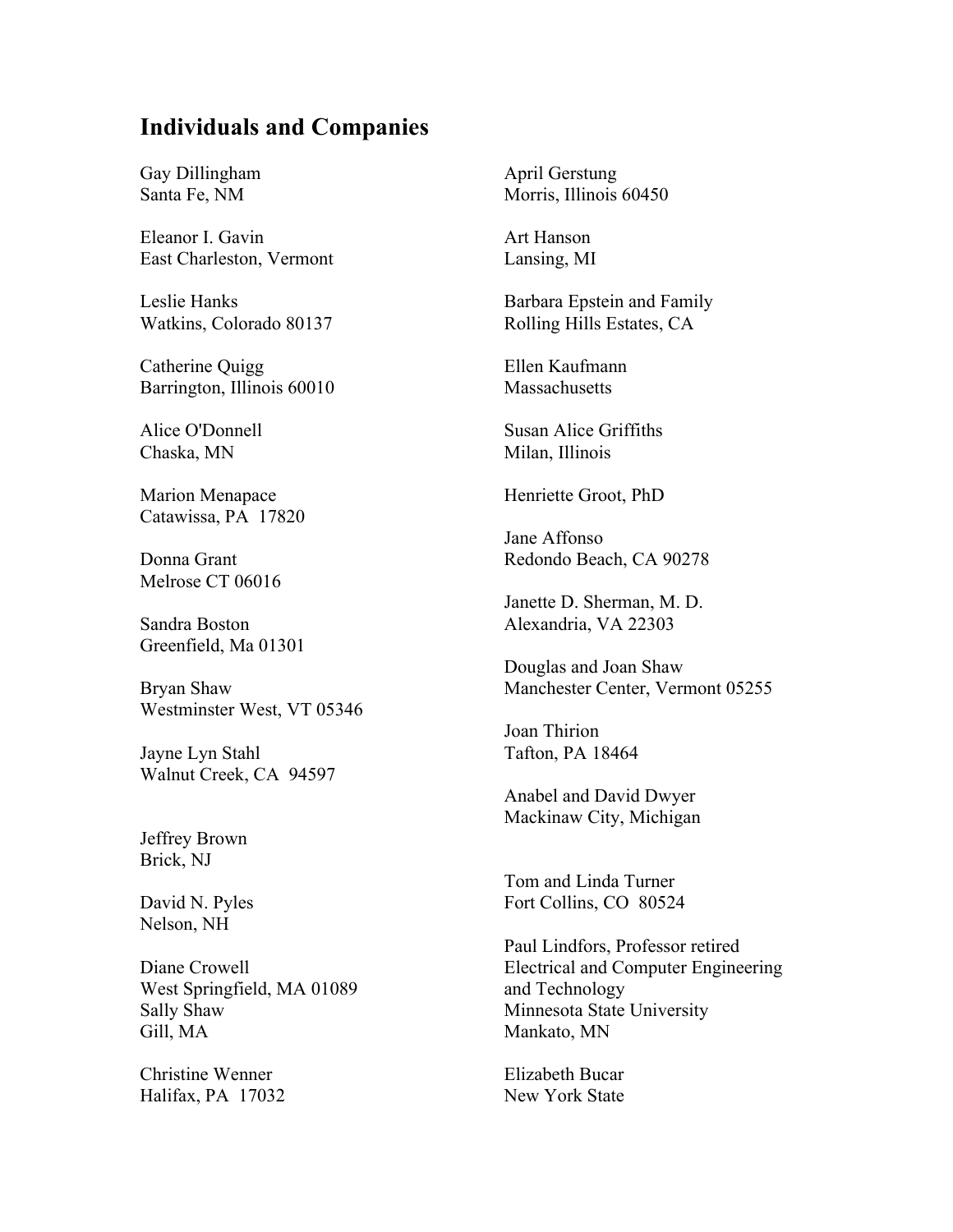LouAnne Wilson Brattleboro VT

Marilyn Biernot Goodells, Michigan

Marilyn E. Clare Northampton, Mass 01060

Martha Ferris Vicksburg, MS

Mary Jane Williams Washington, DC

Larry & Priscilla Massie Allegan, MI. 49010

Thomas Lindeman Amherst MA 01002

Gabriela Bulisova Alexandria, VA

Marvin Lewis Philadelphia, PA 19136

Nora M. Palmer

Miriam Goodman Huntington, N. Y. 11743

Nancy LaPlaca and Andy Bardwell Bardwell Consulting Ltd Denver CO 80219

Nancy & John Petralia Loveladies, NJ 08008

Natalie Hanson Lansing, MI

Hattie Nestel Athol, Ma. 01331

Dr. Joanne Lind Amherst, MA 01002

Rudi H. Nussbaum Professor Emeritus Physics and Environmental Sciences Portland State University Portland, OR

Scott Ainslie Brattleboro, VT 05301

Barbara Ackemann Brattleboro, VT 05301

Scott Sklar, President The Stella Group, Ltd Arlington, VA 22201

Suzanne Miller Cleveland Heights, Ohio

Wendy Murdoch Washington, VA 22747

William Johnston Huntingtown, MD 20639

William Pearson Brattleboro, Vt. 05301

Infinite Energy Co. Cassandra Kling, CEO New Hope, PA 18938

Fairewinds Associates Arnold Gundersen, Energy Advisor Burlington, VT

Joseph DeMare Maumee, Ohio 43537